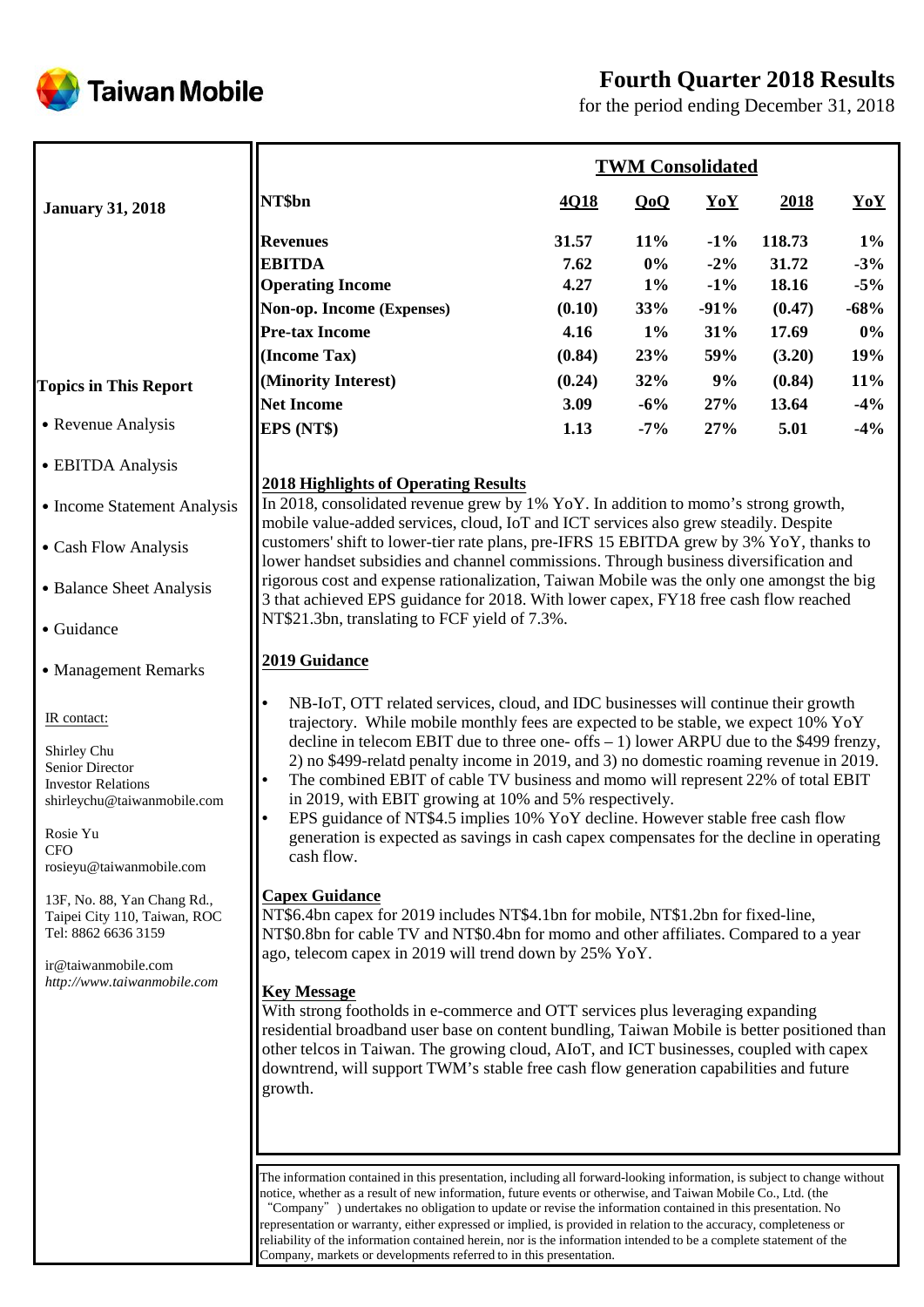

#### **o I. Revenue Analysis**

### **Table 1. Key Operational Data**

| <b>Residual Value (NT\$bn)</b> | <b>4018</b> | 0 <sub>0</sub> | YoY     | 2018  | YoY    |
|--------------------------------|-------------|----------------|---------|-------|--------|
| Mobile Service Revenue         | 13.54       | $-2\%$         | $-12%$  | 57.30 | $-8%$  |
| Postpaid ARPU (NT\$)           | 767         | $-2\%$         | $-9%$   | 804   | $-5\%$ |
| Blended ARPU (NT\$)            | 624         | $-3%$          | $-12%$  | 663   | $-7\%$ |
| Telecom Service Revenue        | 14.58       | $-2\%$         | $-11\%$ | 61.39 | -8%    |

| Revenue (NT\$bn)       | <b>4018</b> | QoQ    | YoY    | 2018  | YoY    |
|------------------------|-------------|--------|--------|-------|--------|
| <b>Telecom</b>         | 17.50       | 4%     | $-13%$ | 70.03 | $-9%$  |
| Service                | 12.73       | $-1\%$ | $-11%$ | 53.46 | $-8%$  |
| <b>Device Sales</b>    | 4.77        | 21%    | $-20%$ | 16.57 | $-14%$ |
| <b>CATV</b>            | 1.57        | $-1\%$ | 1%     | 6.34  | $-1\%$ |
| - Pay-TV Related       | 0.91        | $-2\%$ | $-4%$  | 3.73  | $-3%$  |
| - Broadband            | 0.35        | 0%     | 2%     | 1.40  | 4%     |
| - Content & Others     | 0.31        | 1%     | 17%    | 1.22  | 3%     |
| momo                   | 12.39       | 26%    | 25%    | 42.02 | 26%    |
| - Online Shopping      | 10.73       | 29%    | 31%    | 35.39 | 33%    |
| - TV Shopping & Others | 1.67        | 13%    | $-4%$  | 6.63  | $-1\%$ |
| Others <sup>1</sup>    | 0.16        | 7%     | 3%     | 0.59  | 2%     |

Note 1: Other revenue primarily consists of operating revenue from our 49.9%-held Taipei New Horizon Co., Ltd., which became a consolidated entity on Feb 21, 2014.

|                               | 4Q18  | 3Q18    | 4Q17   | QoQ    | YoY    |
|-------------------------------|-------|---------|--------|--------|--------|
| <b>Mobile Subscribers (K)</b> | 7,266 | 7,194   | 7,227  | $1\%$  | $1\%$  |
| - Postpaid                    | 5,617 | 5,626   | 5,781  | 0%     | $-3%$  |
| <b>Monthly Churn</b>          | 2.3%  | $2.6\%$ | 3.3%   |        |        |
| - Postpaid                    | 1.4%  | 1.3%    | 1.7%   |        |        |
| MOU (bn)                      | 1.23  | 1.30    | 1.59   | $-5%$  | $-23%$ |
| Pay-TV Subs (K)               | 566   | 570     | 581    | $-1\%$ | $-3%$  |
| Cable Broadband Subs (K)      | 228   | 225     | 215    | 1%     | 6%     |
| $DTV$ Subs $(K)$              | 242   | 240     | 224    | 1%     | 8%     |
|                               |       |         |        |        |        |
| <b>CATV ARPU (NT\$)</b>       | 4Q18  | QoQ     | YoY    | 2018   | YoY    |
| <b>Basic TV</b>               | 536   | $-1\%$  | $-1\%$ | 541    | $-2\%$ |
| <b>Broadband</b>              | 517   | $-1\%$  | $-4%$  | 526    | $-2%$  |

Note 1: Cable TV & broadband related revenue (excluding content agency) divided by CATV subscriber number

 $B$ lended<sup>1</sup> 742 0% 1% 745 0%

### Telecom

TWM saw YoY decrease in mobile service revenue, ARPU and device sales in 4Q18, mainly due to 1) higher take-up rate of SIM-only plans as customers prolonged their handset replacement cycle, 2) sluggish demand for high-end phones and 3) decrease in domestic roaming as well as voice revenue.

In 4Q18, postpaid churn rate was lower vs. previous year, due to early NT\$499 contract renewals in May and our focus on customer retention to reduce acquisition cost. Postpaid churn rate was slightly higher vs. previous quarter primarily owing to momentum from the launch of high-end phones and the Double 11 Singles' Day promotions.

### Cable TV

In 4Q18, CATV revenue increased by 1% YoY, attributed to higher broadband & DTV subscriber base and a one-off adjustment in channel leasing revenues, offsetting the drop in pay-TV revenue.

We delivered stable blended ARPU via bundling broadband & DTV services and up-selling high-speed broadband plans. The percentage of download speed over 100Mbps rose to 33%, compared to 26% a year ago.

#### momo

In 4Q18, e-commerce revenue increased by 31% YoY to a record high thanks to stronger selling momentum from Double 11 Singles' Day and Christmas promotions. In particular, B2C average ticket size grew by 10% to \$2,205 and the number of transactions rose by 20%.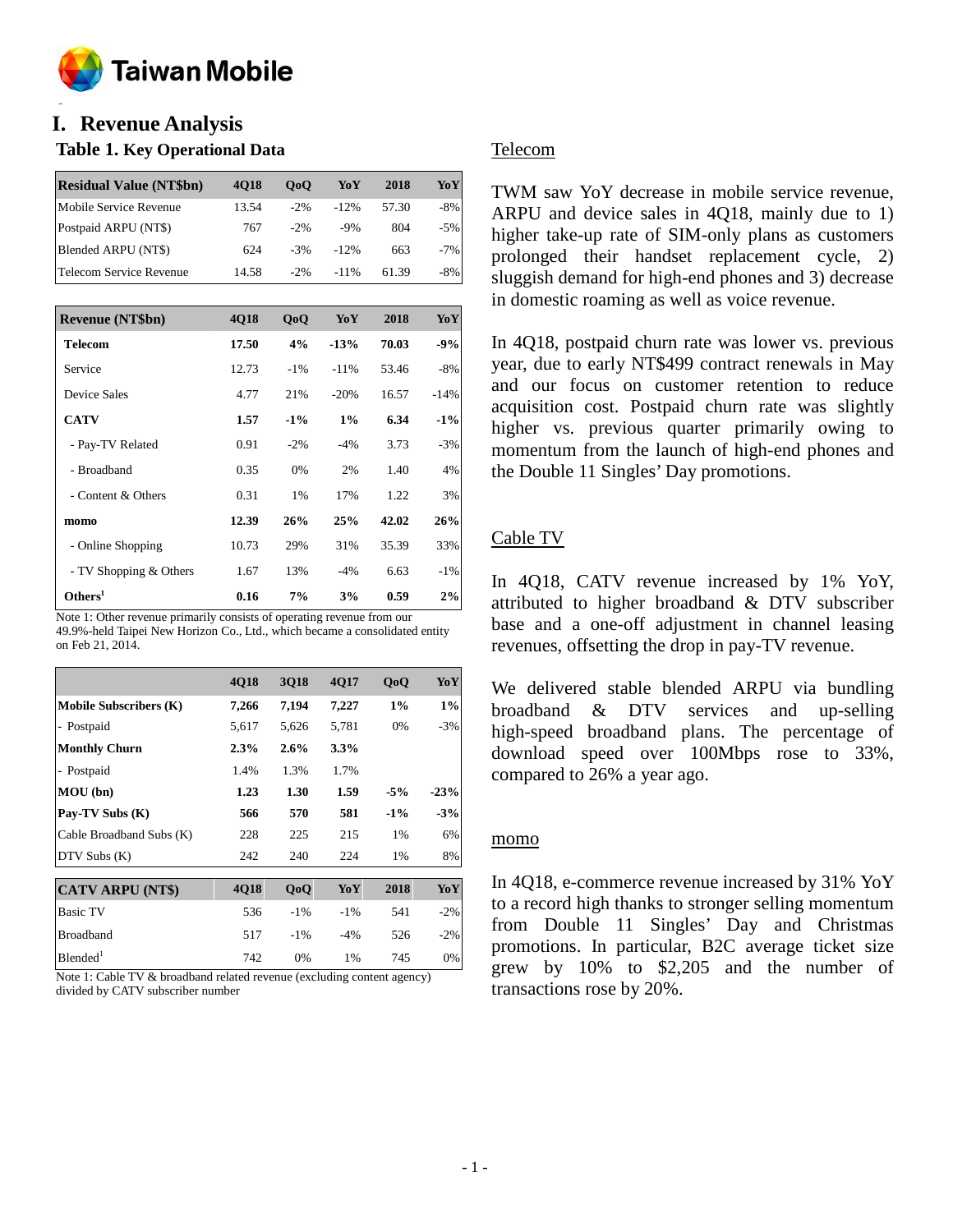

# **II. EBITDA Analysis**

#### **Table 2. EBITDA Breakdown**

| NT\$bn                 | 4Q18 | QoQ    | YoY    | 2018  | Yo Y   |
|------------------------|------|--------|--------|-------|--------|
| <b>Reported EBITDA</b> | 7.62 | 0%     | $-2\%$ | 31.72 | $-3%$  |
| - Telecom              | 6.14 | $-3%$  | $-5%$  | 26.19 | $-5%$  |
| - CATV                 | 0.78 | $-2%$  | 5%     | 3.19  | $-3%$  |
| - momo                 | 0.54 | 61%    | 15%    | 1.74  | 15%    |
| - others               | 0.11 | 12%    | 3%     | 0.40  | 2%     |
|                        |      |        |        |       |        |
| <b>Pre-IFRS EBITDA</b> | 8.19 | $-2\%$ | 3%     | 34.99 | 3%     |
| - Telecom              | 6.76 | $-5%$  | 2%     | 29.62 | 3%     |
|                        |      |        |        |       |        |
| D&A                    | 3.35 | $-1\%$ | $-4%$  | 13.56 | $-1\%$ |
| - Telecom              | 2.87 | $-1\%$ | $-6%$  | 11.61 | $-4%$  |
| - CATV                 | 0.30 | $-4%$  | $-1\%$ | 1.26  | 22%    |
| - momo                 | 0.09 | 5%     | 94%    | 0.32  | 154%   |
| - others               | 0.05 | $-1\%$ | 0%     | 0.21  | 0%     |
| <b>EBIT</b>            | 4.27 | $1\%$  | $-1\%$ | 18.16 | $-5%$  |
| - Telecom              | 3.27 | $-4%$  | $-4%$  | 14.59 | $-5%$  |
| - CATV                 | 0.48 | $-1\%$ | 9%     | 1.93  | $-14%$ |
| - momo                 | 0.45 | 80%    | 6%     | 1.42  | 2%     |
| - others               | 0.05 | 27%    | 8%     | 0.18  | 4%     |

Note: The combined total of telecom, CATV, momo and others does not equal the consolidated total of each account due to minor adjustments and eliminations.

### **Table 3. Non-operating Item**

| NT\$bn                                           | <b>4018</b> | 0 <sub>0</sub> | YoY    | 2018   | YoY    |
|--------------------------------------------------|-------------|----------------|--------|--------|--------|
| <b>Non-Operating</b><br><b>Income (Expenses)</b> | (0.10)      | <b>33%</b>     | $-91%$ | (0.47) | $-68%$ |
| - Net Interest Expenses                          | (0.13)      | $-4%$          | $0\%$  | (0.54) | 15%    |
| - Write-off Loss                                 | (0.03)      | $-7\%$         | $-89%$ | (0.11) | $-70%$ |
| - Other Income<br>(Expenses)                     | 0.06        | -38%           | nm     | 0.18   | nm     |

#### EBITDA Analysis

In 4Q18, pre-IFRS telecom EBITDA increased by 2% YoY due to downward adjustments to both handset subsidies and channel commissions in the wake of higher adoption of SIM-only rate plans and early NT\$499 contract renewals in May.

For full-year 2018, pre-IFRS telecom EBITDA further increased by 3% YoY due to penalty income increase in addition to expense cuts. However, downward bundle sales adjustment to reported financials, which had no cash flow impact, increased by NT\$2bn YoY in 2018.

CATV EBITDA increased by 5% YoY in 4Q18 due to a one-off adjustment to channel leasing revenue. For the full year, however, growing revenue in DTV and fixed broadband was not enough to offset the revenue decline in pay-TV business.

In 4Q18, momo posted strong QoQ and YoY growth in EBITDA, driven by strong sales from the Double 11 Singles' Day promotions, expanding logistics capabilities, and the recovery in TV home shopping profitability via channel cost rationalization.

#### D&AAnalysis

Reduction in 3G equipment depreciation was large enough to offset the depreciation increase from digital set-up-box roll-out in 2016-2017 and momo's automated warehouse coming online since 4Q17.

#### Non-Operating Item Analysis

Non-operating expenses decreased YoY thanks to higher base in 4Q17 with litigation liability provision and obsolete 3G equipment write-offs.

Interest income declined from a year ago as momo and CATV divisions reduced their excess cash in 2018.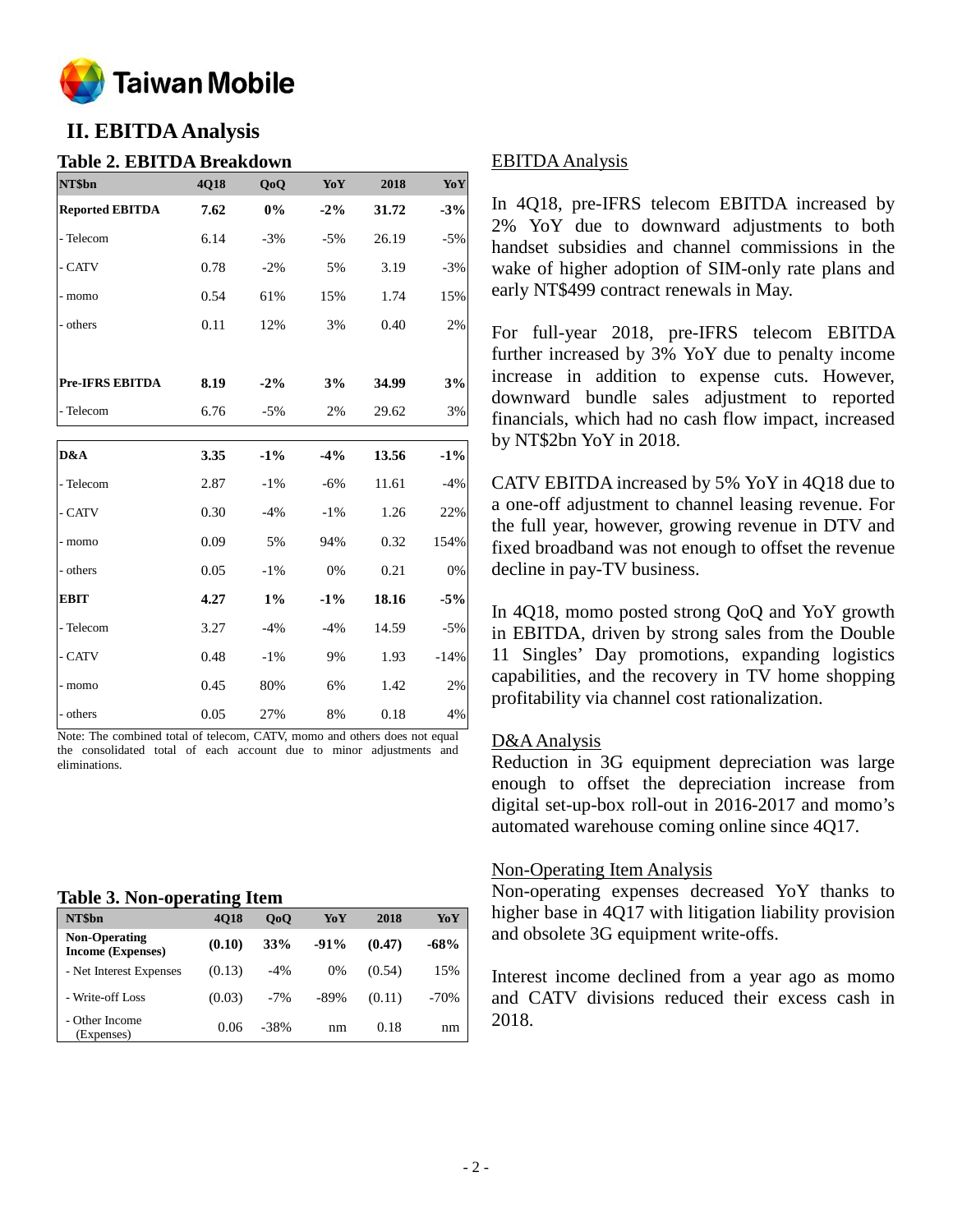

# **III. Income Statement Analysis**

### **Table 4. 4Q18 Consolidated Results vs. Forecast**

| NT\$bn                             | 4Q18    | QoQ    | YoY    | % of 4Q18<br><b>Forecast</b> |
|------------------------------------|---------|--------|--------|------------------------------|
| <b>Revenues</b>                    | 31.57   | $11\%$ | $-1\%$ | 98%                          |
| <b>Operating Costs</b>             | (23.16) | 15%    | $0\%$  | 99%                          |
| <b>Operating Expenses</b>          | (4.14)  | 5%     | $-5%$  | 93%                          |
| <b>Operating Income</b>            | 4.27    | $1\%$  | $-1\%$ | 94%                          |
| Non-operating<br>Income (Expenses) | (0.10)  | 33%    | $-91%$ | 50%                          |
| Pre-tax Income                     | 4.16    | 1%     | 31%    | 96%                          |
| <b>Net Income</b>                  | 3.09    | $-6%$  | 27%    | 93%                          |
| EPS (NT\$)                         | 1.13    | $-7%$  | 27%    | 92%                          |
| <b>EBITDA</b>                      | 7.62    | $0\%$  | $-2\%$ | 94%                          |
| <b>EBITDA</b><br>(Pre-IFRS)        | 8.19    | $-2\%$ | 3%     |                              |

**Table 5. 2018 Consolidated Results vs. Forecast**

| NT\$bn                             | 2018    | YoY    | % of 2018<br><b>Forecast</b> |
|------------------------------------|---------|--------|------------------------------|
| <b>Revenues</b>                    | 118.73  | $1\%$  | 96%                          |
| <b>Operating Costs</b>             | (84.32) | 4%     | 96%                          |
| <b>Operating Expenses</b>          | (16.25) | $-2\%$ | 93%                          |
| <b>Operating Income</b>            | 18.16   | $-5%$  | 101%                         |
| Non-operating<br>Income (Expenses) | (0.47)  | $-68%$ | 82%                          |
| Pre-tax Income                     | 17.69   | 0%     | 101%                         |
| <b>Net Income</b>                  | 13.64   | $-4\%$ | 100%                         |
| EPS (NT\$)                         | 5.01    | $-4%$  | 100%                         |
| <b>EBITDA</b>                      | 31.72   | $-3%$  | 99%                          |
| <b>EBITDA</b><br>(Pre-IFRS)        | 34.99   | 3%     |                              |

#### Income Statement Analysis

#### *4Q18*

We missed 4Q guidance due to lower-than-expected take-up of high-tier rate plans and high-end phone bundle sales, despite that pre-IFRS profit came in better than expectations.

Non-operating expenses in 4Q18 only reached half of our forecast, as a result of 1) a lower-than-forecast interest rate, 2) a one-off government subsidy received by an affiliate, and 3) gains in exchange rate.

#### 2018 Full-Year

Reported net income under accounting treatments of handset bundle sales and commission capitalization resulted in a 4% YoY decline. This doesn't reflect the 3% YoY rise in pre-IFRS telecom EBITDA and 4% YoY growth in free cash flow.

In 2018, consolidated revenue was 4% lower than the Company's expectations, due to the shifting consumer appetite towards lower-tiered rate plans. That said, through business diversifications and relentless efforts in cost and expense rationalization, TWM was the only one among the Big 3 telecoms to meet EPS guidance in 2018.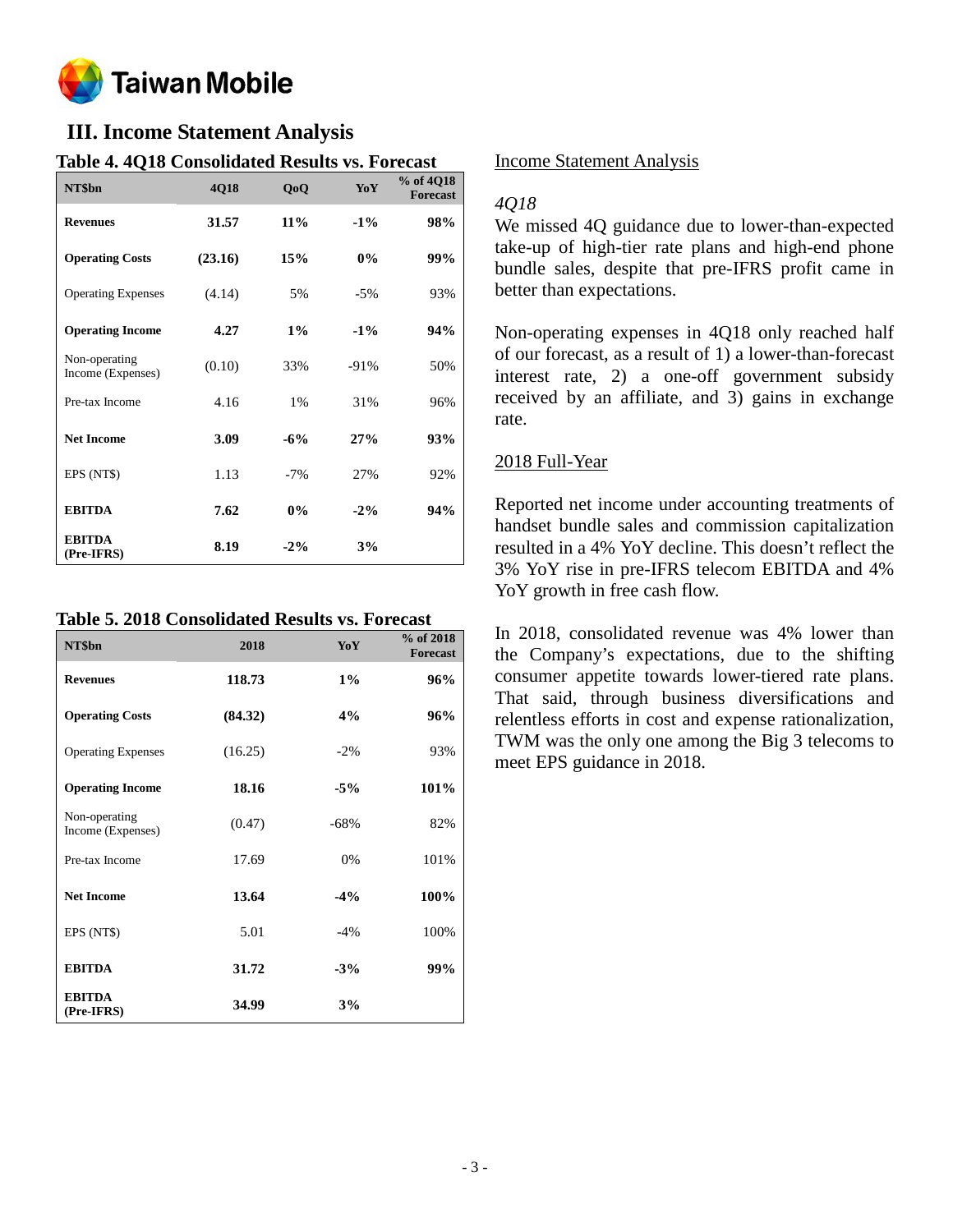

# **IV. Cash Flow Analysis**

#### **Table 6. Cash Flow**

| NT\$bn                                       | 2018    | 2017    | 4Q18   | 3Q18    |
|----------------------------------------------|---------|---------|--------|---------|
| Operating                                    | 29.78   | 30.32   | 7.31   | 7.00    |
| Pre-tax Income                               | 17.69   | 17.63   | 4.16   | 4.13    |
| Non-cash Add-backs                           | 17.37   | 14.01   | 4.22   | 4.30    |
| --Depreciation                               | 9.90    | 10.29   | 2.43   | 2.46    |
| --Amortization                               | 3.66    | 3.40    | 0.92   | 0.92    |
| --Others                                     | 3.81    | 0.32    | 0.87   | 0.93    |
| Changes in Working Capital<br>& Income Taxes | (5.83)  | (2.05)  | (1.20) | (1.53)  |
| Others                                       | 0.55    | 0.73    | 0.13   | 0.09    |
|                                              |         |         |        |         |
| <b>Investing</b>                             | (5.53)  | (17.67) | (2.01) | (1.08)  |
| Capex <sup>1</sup>                           | (8.49)  | (9.80)  | (1.87) | (2.18)  |
| Divestment (Acquisition)                     | 0.08    | (0.66)  | 0.01   | 0.03    |
| <b>4G License Fees</b>                       | 0.00    | (8.60)  | 0.00   | 0.00    |
| <b>Other Financial Assets</b><br>(Increase)  | 2.22    | 1.22    | (0.16) | 0.96    |
| <b>Refundable Deposits</b>                   | (0.03)  | (0.01)  | (0.01) | (0.00)  |
| (Increase)<br>Others                         | 0.69    | 0.18    | 0.03   | 0.11    |
|                                              |         |         |        |         |
| <b>Financing</b>                             | (23.38) | (13.72) | (3.74) | (7.60)  |
| Short-term Borrowings                        | (3.50)  | 7.90    | 3.98   | 7.72    |
| Repayments of Bonds<br>Payable               | (7.40)  | (2.90)  | (4.50) | 0.00    |
| Proceeds from Issuance of<br><b>Bonds</b>    | 14.98   | 0.00    | 0.00   | 0.00    |
| Long-term Bank Loan                          | (11.21) | (2.41)  | (3.05) | (0.05)  |
| Dividends Payments                           | (15.86) | (15.86) | 0.00   | (15.24) |
| Interest (Payment) & Others                  | (0.40)  | (0.45)  | (0.17) | (0.02)  |
|                                              |         |         |        |         |
| <b>Net Cash Position Chg.</b>                | 0.87    | (1.07)  | 1.56   | (1.69)  |

Note 1: Inclusive of prepayments for equipment and the acquisition of computer software & other intangible assets

#### **Table 7. Capex & FCF**

| NT\$bn                        | 2018  | 2017  | 4Q18 | <b>3Q18</b> |
|-------------------------------|-------|-------|------|-------------|
| $\text{Cash} \text{ Capex}^1$ | 8.49  | 9.80  | 1.87 | 2.18        |
| - Mobile                      | 5.70  | 5.41  | 1.37 | 1.70        |
| - Fixed-line                  | 1.28  | 1.23  | 0.30 | 0.25        |
| - Cable                       | 0.72  | 1.66  | 0.12 | 0.16        |
| - momo & others               | 0.80  | 1.50  | 0.07 | 0.07        |
| % of Revenue                  | 7%    | 8%    | 6%   | 8%          |
| Free Cash $Flow1$             | 21.28 | 20.52 | 5.44 | 4.82        |

Note 1: Excluding 4G License Fees

#### Cash Flow Analysis

#### *4Q18*

In 4Q18, operating cash flow increased QoQ mainly due to higher accounts payable, offsetting higher inventory level for Double 11 promotion and the launch of the new iPhone.

Investing cash outflow grew QoQ owing to more cash freed up from guarantee deposits in 3Q18.

On the financing front, the main outflow in 4Q18 was the repayment of the NT\$4.5bn 7-year corporate bond @1.34%.

#### *2018 Full-Year*

In 2018, the YoY decrease in operating cash inflow was mainly caused by changes in accounts payable, as a result of falling handset sales.

Investing cash outflow decreased YoY mainly due to: (1) lower capex, (2) NT\$8.6bn payment for 4G license fees in 2018, and (3) more cash released from guarantee deposits with the regulator.

The company issued unsecured corporate straight bonds of NT\$15bn in 2018, which allowed us to pay down short-term & long-term debts for a total of \$22.1bn.

#### Capex and Free Cash Flow Analysis

In 2018, the decrease in capex for cable TV and momo more than offset the telecom capex increase from deployment of another 10MHz spectrum on the 2100MHz band for 4G service. Net net, total capex trended down by 13% YoY. Full-year FCF reached NT\$21.28bn, up 4% YoY, translating into a FCF yield of 7.3%.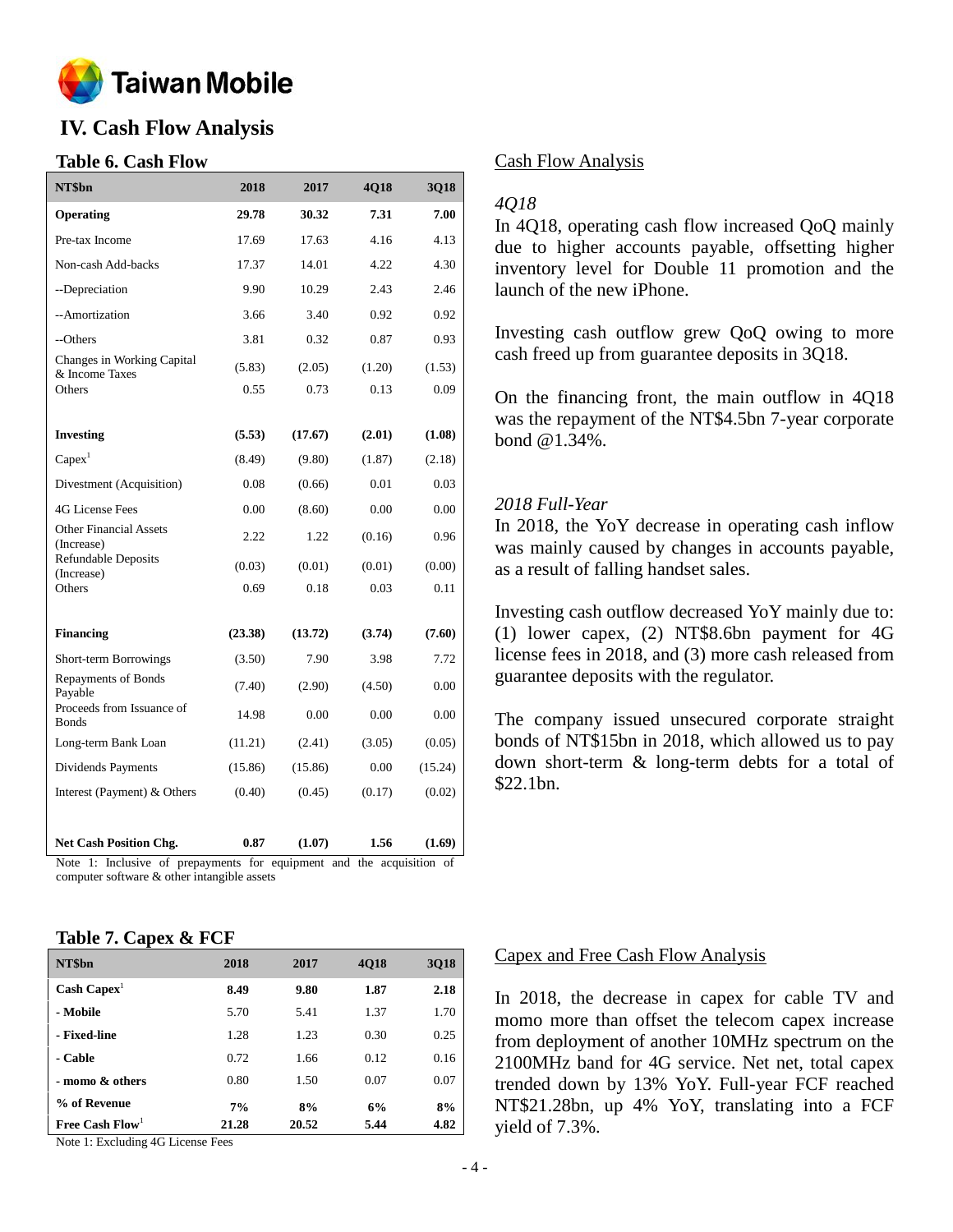

# **V. Balance Sheet Analysis**

### **Table 8. Balance Sheet**

| NT\$bn                                   | 4Q18    | <b>3Q18</b> | 4Q17    |
|------------------------------------------|---------|-------------|---------|
| <b>Total Assets</b>                      | 147.67  | 147.45      | 154.52  |
| <b>Current Assets</b>                    | 29.07   | 26.97       | 32.35   |
| - Cash & Cash Equivalents                | 7.50    | 5.94        | 6.63    |
| - Receivable & Contract Assets           | 15.21   | 15.24       | 16.47   |
| - Inventories                            | 3.95    | 3.27        | 4.33    |
| - Short-term Investment                  | 0.34    | 0.34        | 1.57    |
| - Other Current Assets                   | 2.08    | 2.19        | 3.35    |
| Non-current Assets                       | 118.60  | 120.47      | 122.17  |
| - Long-term Investment                   | 6.20    | 6.22        | 6.05    |
| - Property and Equipment                 | 41.86   | 42.47       | 44.57   |
| - Concession                             | 40.53   | 41.29       | 43.67   |
| - Other Non-current & Contract Assets    | 30.01   | 30.50       | 27.88   |
| <b>Liabilities</b>                       | 79.67   | 82.97       | 89.01   |
| <b>Current Liabilities</b>               | 41.88   | 40.48       | 56.48   |
| - ST Borrowings                          | 18.57   | 17.59       | 30.86   |
| - Other Current Liabilities              | 23.31   | 22.89       | 25.62   |
| Non-current Liabilities                  | 37.79   | 42.49       | 32.53   |
| - Long-term Borrowings                   | 33.31   | 38.14       | 28.35   |
| - Other Non-current Liabilities          | 4.48    | 4.35        | 4.18    |
| <b>Shareholders' Equity</b>              | 67.99   | 64.48       | 65.51   |
| -Paid-in Capital                         | 34.24   | 34.21       | 34.21   |
| -Capital Surplus                         | 12.58   | 12.30       | 13.94   |
| -Legal Reserve                           | 27.56   | 27.56       | 26.14   |
| -Treasury Shares                         | (29.72) | (29.72)     | (29.72) |
| -Un-appropriated Earnings                | 3.39    | 3.39        | 0.63    |
| -Non-controlling Interest                | 6.11    | 5.87        | 5.88    |
| -Retained Earnings & Others <sup>1</sup> | 13.83   | 10.87       | 14.44   |

Note 1: Including YTD profits and other equity items

#### **Table 9. Ratios**

|                                          | <b>4018</b> | 3018 | <b>4017</b> |
|------------------------------------------|-------------|------|-------------|
| <b>Current Ratio</b>                     | 69%         | 67%  | 57%         |
| Interest Coverage (x)                    | 29.0        | 28.1 | 19.2        |
| <b>Net Debt (Cash) to Equity</b>         | 65%         | 77%  | 80%         |
| Net Debt $(Cash)$ to EBITDA $(x)$        | 1.40        | 1.55 | 1.60        |
| ROE (annualized) $1$                     | 21%         | 22%  | 22%         |
| $\textbf{ROA}$ (annualized) <sup>2</sup> | 9%          | 10%  | 10%         |

Note 1: ROE = Accumulated Net Income (Annualized) /Average Shareholders' Equity

Note 2: ROA = Accumulated Net Income + Interest Expenses\*(1-Tax Rate) (Annualized) / Average Total Assets

#### Assets

In 4Q18, cash & cash equivalents grew YoY, resulting from stable cash inflow as explained in the cash flow section. Separately, with the higher take-up rate of SIM-only plans and lower demand for high-end phones, receivable & contract assets declined YoY accordingly.

Short-term investment decreased due to the liquidation of investments & money market instruments in 2018. The YoY decrease in other current assets was attributable to lower guarantee deposits in 2018.

Along with 3G services terminating at the end of 2018, 3G spectrum concession has been fully amortized. In addition, 3G equipment book value also came off significantly.

The YoY increase in other non-current assets was associated with dealer commission capitalization accounting adopted in 2018.

#### Liabilities & Shareholders' Equity

Gross debt decreased YoY to NT\$51.88bn, as our healthy FCF allowed us to pay down debts.

Un-appropriated earnings increased YoY, owing to the accumulative impacts on historical P&L from the adoption of IFRS accounting treatment of commission capitalization at the beginning of 2018.

#### Ratio Analysis

Benefiting from lower net debt, our net debt to EBITDA went down to 1.4x and current ratio improved to 69%.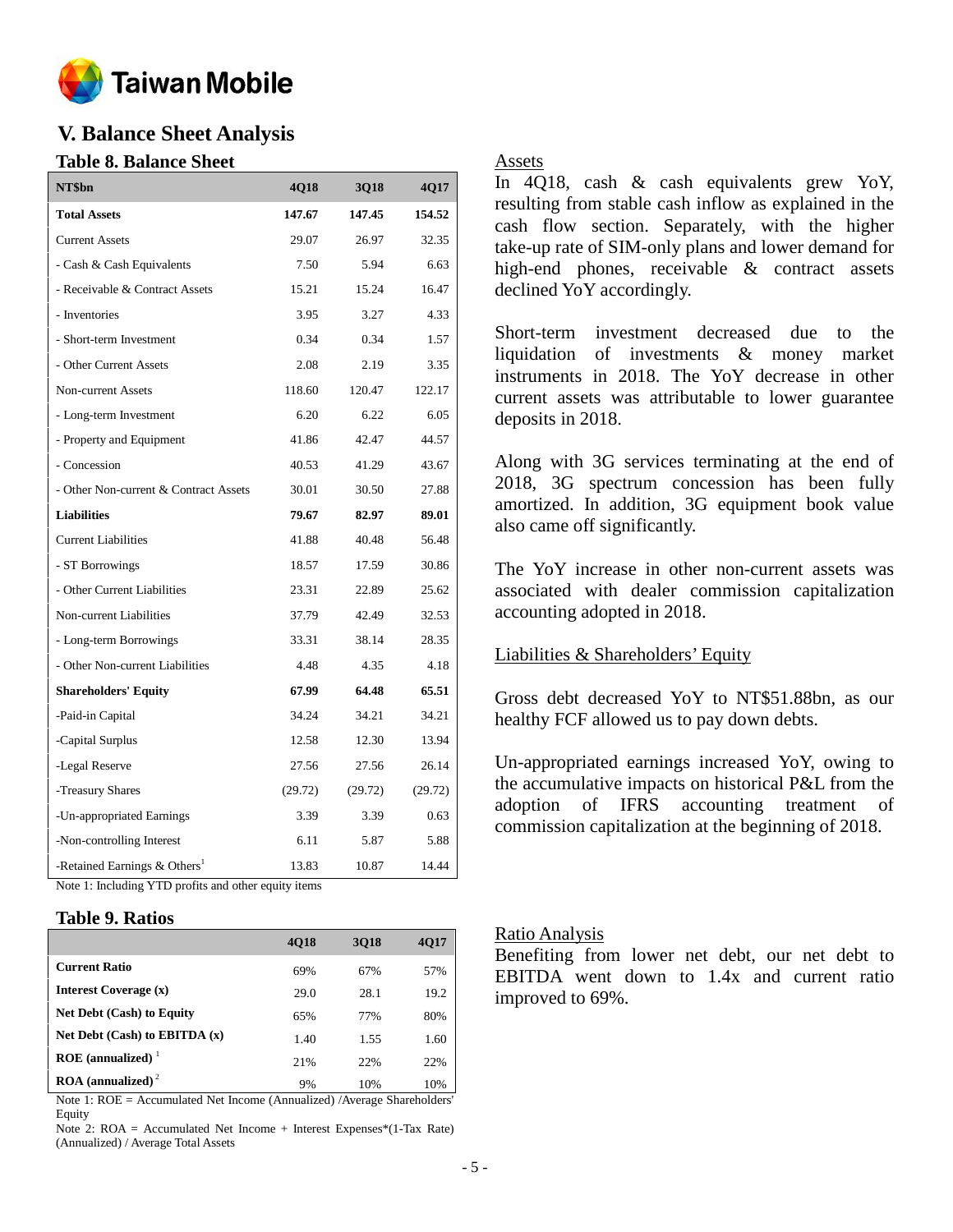

# **VI. Guidance**

### **Table 10. 2019 Guidance**

| NT\$bn                             | 2019    | 2018    | YoY    |
|------------------------------------|---------|---------|--------|
| <b>Revenues</b>                    | 124.53  | 118.73  | 5%     |
| Cash Cost <sup>1</sup>             | (74.34) | (70.75) | 5%     |
| <b>Expenses</b>                    | (16.78) | (16.25) | 3%     |
| <b>EBITDA</b>                      | 33.41   | 31.72   | 5%     |
| D&A                                | (16.39) | (13.56) | 21%    |
| <b>Operating Income</b>            | 17.02   | 18.16   | $-6\%$ |
| Non-operating Income<br>(Expenses) | (0.71)  | (0.47)  | 50%    |
| Pre-tax Income                     | 16.31   | 17.69   | $-8%$  |
| <b>Net Income</b>                  | 12.33   | 13.64   | $-10%$ |
| EPS $(NT$)^2$                      | 4.50    | 5.01    | $-10%$ |

Note 1: Including handset sales costs, but not including D&A.

Note 2: EPS is based on the share counts of 2.740bn in 2019 and 2.723bn in 2018.

| NT\$bn                   | 2019    | 2018    | YoY    |
|--------------------------|---------|---------|--------|
| <b>Pre-IFRS16 EBITDA</b> | 29.41   | 31.72   | $-7\%$ |
| Pre-IFRS16 D&A           | (12.44) | (13.56) | $-8\%$ |

#### Telecom business

- In 2019, NB-IoT, cloud service, IDC business and OTT related services will be on their upward trajectory.
- Mobile monthly fees in 2019 are expected to remain similar to the current level, while the drop in both voice minutes of use and mobile interconnecting rate will weigh on mobile ARPU.
- Further mobile offering differentiation and customer acquisition cost rationalization would not be sufficient to compensate for YoY profit decline due to three major factors - 1) lower ARPU due to \$499 frenzy 2) no \$499-related penalty income in 2019 and 3) no domestic roaming revenue expected in 2019.
- In a nutshell, we forecast telecom EBIT to decline 10% YoY in 2019.

# Other businesses

The combined EBIT of the cable TV business and momo will represent 21% of our total EBIT in 2019.

Their respective EBIT growth rates are estimated to be 10% for cable TV and 5% for momo in 2019.

# EPS

Recurring EPS in 2019 is forecast to remain stable, compared to a year ago. Nonetheless, we are guiding for a 10% YoY decrease in FY19 EPS due to the aforementioned one-offs.

# Free cash flow

A steady free cash flow generation is expected in 2019, with cash capex saving compensating for the fall in operating cash flow.

# Capex Guidance

The board today (January 31) approved a NT\$6.4bn capex for 2019, including NT\$4.1bn for mobile, NT\$1.2bn for fixed-line, NT\$0.8bn for cable TV and NT\$0.4bn for momo and other affiliates. We expect telecom capex to decline 25% YoY, cable TV capex to increase by single-digit percentage point, and momo capex to halve despite continued business expansion due to high base from 2018 for its mega automated warehouse.

# **VII. Management Remarks**

# Key Message

With strong footholds in e-commerce and OTT services plus leveraging expanding residential broadband user base on content bundling, Taiwan Mobile is better positioned than other telcos in Taiwan. The growing cloud, AIoT, and ICT businesses, coupled with capex downtrend, will support TWM's stable free cash flow generation capabilities and future growth.

# Awards and Recognition

- The first company rated Prime by ISS-oekom in the telecommunication industry in Taiwan.
- Received the internationally renowned Swiss SGS QualiCert certification for its direct stores channel, myfone and customer service for the seventh consecutive year.
- Won the top and special awards for "2018 Buying Power –The new product and service of social